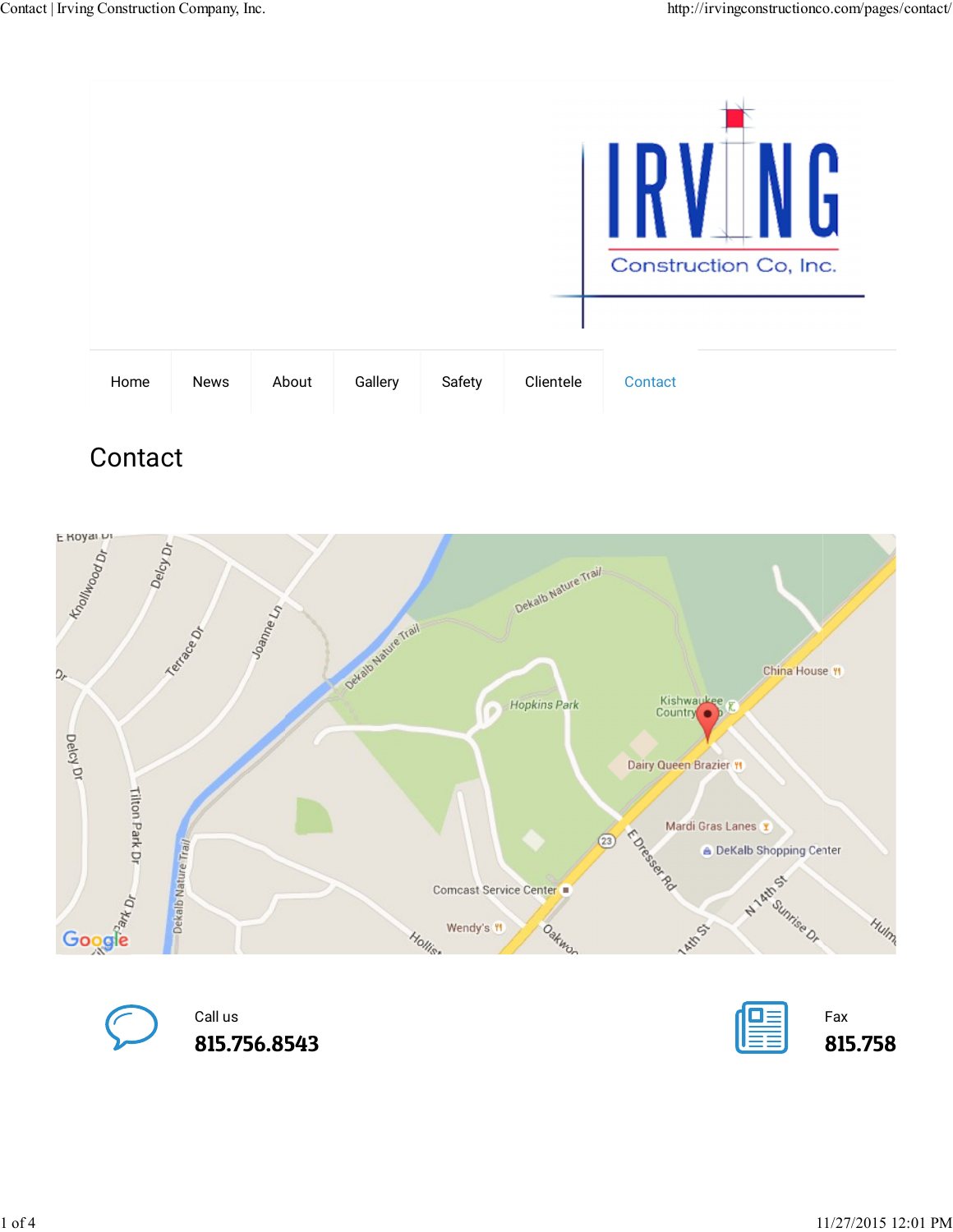## Write a message

| Write a message                                                 |
|-----------------------------------------------------------------|
|                                                                 |
| If you got any questions, please do not hesitate to send us a m |
|                                                                 |
| E-mail address:                                                 |
|                                                                 |
|                                                                 |
|                                                                 |
|                                                                 |
|                                                                 |
|                                                                 |

Send message

## Meet our team



Steve Irving President & CEO

EDUCATION: AA, Kishwaukee College, 1971 BA NIU 1973, Business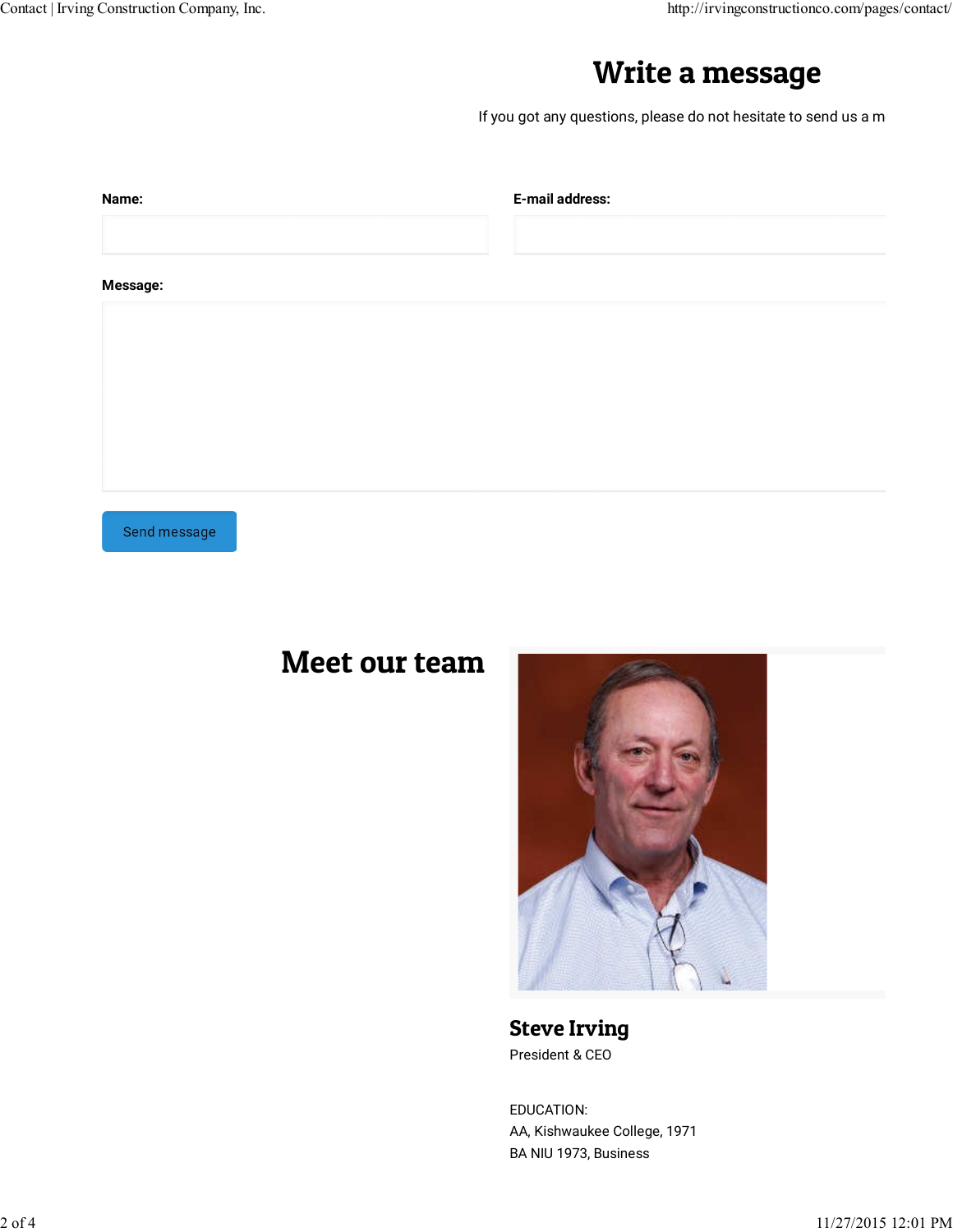Graduate work, NIU Finance/Real Estate University of Wisconsin: Structural Engineering 40 years of construction experience

PROFESSIONAL & COMMUNITY PARTICIPATION Founding President – DeKalb County Building and Development Association City of DeKalb Building Board of Review DeKalb School District Building Study Committee DeKalb County Courthouse Committee Kishwaukee College Foundation NIU Foundation City of DeKalb Design Review Committee DeKalb Park District Pool Complex Review Committee

## EXPERIENCE

STEVE IRVING has over 40 years of Construction Management experience. As Student Body President at Kishwaukee College, he organized a volunteer building organization and convinced the Board of Trustees to fund the renovation of an old barn on campus. The building was converted into a unique theatre and classroom facility that was used for nearly 15 years. At NIU he funded his education by working on professors' dens and room additions. After graduation, he pursued a career in construction and gradually expanded his abilities and expertise as projects grew in size, complexity, and volume.

Today, his projects dot the map of DeKalb County and include school buildings in Genoa, Byron, Sandwich, DeKalb, and Sycamore; new parks in Genoa, Byron, Sycamore, and DeKalb; fire stations in Elgin and DeKalb; new police stations in Sandwich and Elgin; and major historical renovation projects, including the DeKalb County Courthouse, Sandwich City Hall and Opera House, the Egyptian Theatre, and the City of Sycamore's current Administration building. He has done work for every governmental body in DeKalb County. Most recently he completed projects for the City of DeKalb Police Station, DeKalb County Authority, Foster & Buick Law Firm, Castle Bank, Collins Dental, and the DeKalb Clinic.

Steve's company is committed to the goal of a better DeKalb County. IRVING Construction employs, at times, up to 50 local tradesmen, as well as numerous local subcontractors and suppliers. We are proud of our completed projects and happy to give back to our community. Each year we donate to local organization and support several scholarships for students at DeKalb High School and Kishwaukee College.

industries, to most recently, Project Coordinator for Irving Construction Co., Inc. Projects include the DeKalb Police Headquarters, NIU, Castle Bank, Oak Crest Retirement Center and DeKalb Clinic. She has an excellent ability to communicate across all phases of construction. Dawn's attention to detail, organization, problem solving skills and readiness to accept new challenges makes her an invaluable asset on every project.

As the Project Coordinator for the DeKalb Police Headquarte Dawn was in charge of facilitating the communication line between the Owner, Architect, Project Superintendent and all Contractors. This included attending and preparing for all meetings and issuing minutes. She coordinated the bid solicitation process, contract letting and insurance requirements for the project. Duties also included organizing, tracking and processing the required submittals, RFI's, RFP's, ASI's and all other documentations for the project.

In addition, she handles all project close out documentation which includes OM's, as-builts, record documents, warranties contract contact list, demonstration video's and punch list completion.